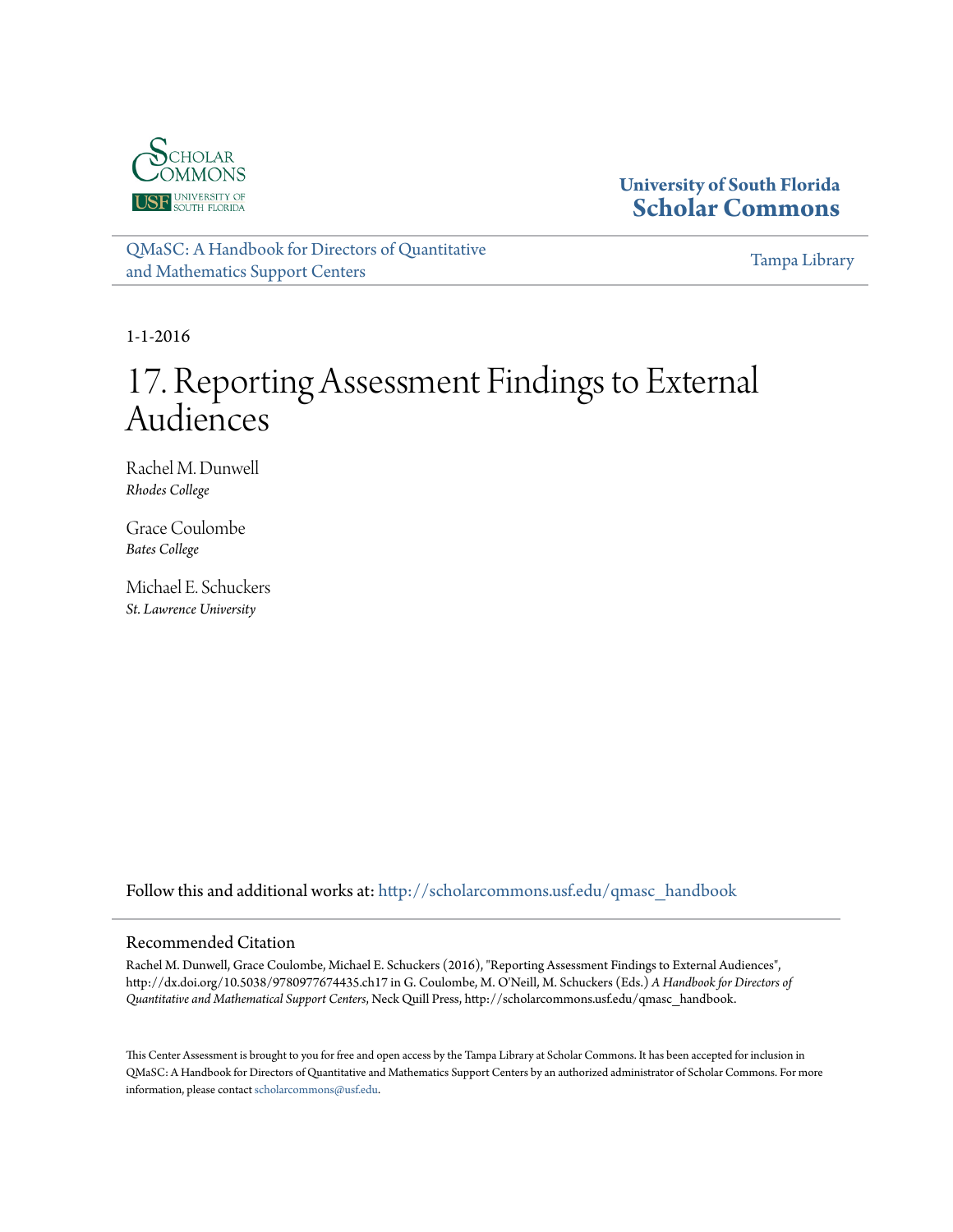# Reporting Assessment Findings to External Audiences

 c Rachel M. Dunwell, Grace Coulombe, Michael E. Schuckers, Rhodes College, Bates College, St. Lawrence University

## 1 Introduction

Appropriate assessment of the performance of a QMaSC is an important task. The presentation of assessment results to external audiences is one job that QMaSC directors may be required to perform. Here we will refer to any group outside the QMaSC staff as an external audience. The key to good communication of these results is to understand the purpose for which the audience will use an assessment report. One of the most demanding audiences for an assessment of a QMaSC is an accreditation body. Because an evaluation might be likely to occur during the parent institution's accreditation review (AR), this chapter will address the expectations of a typical accreditation body. While our emphasis in this chapter is on the rigorous endeavor of reporting for accreditation bodies, the general ideas and principles will apply to other external audiences.

Not every review of a QMaSC will be as extensive as that done by an accreditation body. However, the various functions of the QMaSC should be assessed regularly. Included in such a review should be assessments of the QMaSC's performance in terms of the quantity and quality of interactions; a catalog of center accomplishments and additional services such as workshops or special projects that arise between reviews; and appropriate summaries regarding the performance of the staff as a whole as well as individual staff members. It is typical for a QMaSC to create a

Suggested Citation: Rachel M. Dunwell, Grace Coulombe, Michael E. Schuckers (2016), "Reporting Assessment Findings to External Audiences", <http://dx.doi.org/10.5038/9780977674435.ch17> in G. Coulombe, M. O'Neill, M. Schuckers (Eds.) A Handbook for Directors of Quantitative and Mathematical Support Centers, Neck Quill Press, [http://scholarcommons.usf.edu/qmasc\\_handbook](http://scholarcommons.usf.edu/qmasc_handbook).

This material is based upon work supported, in part, by the National Science Foundation under Grant DUE-1255945. Any opinions, findings, and conclusions or recommendations expressed in this material are those of the author(s) and do not necessarily reflect the views of the National Science Foundation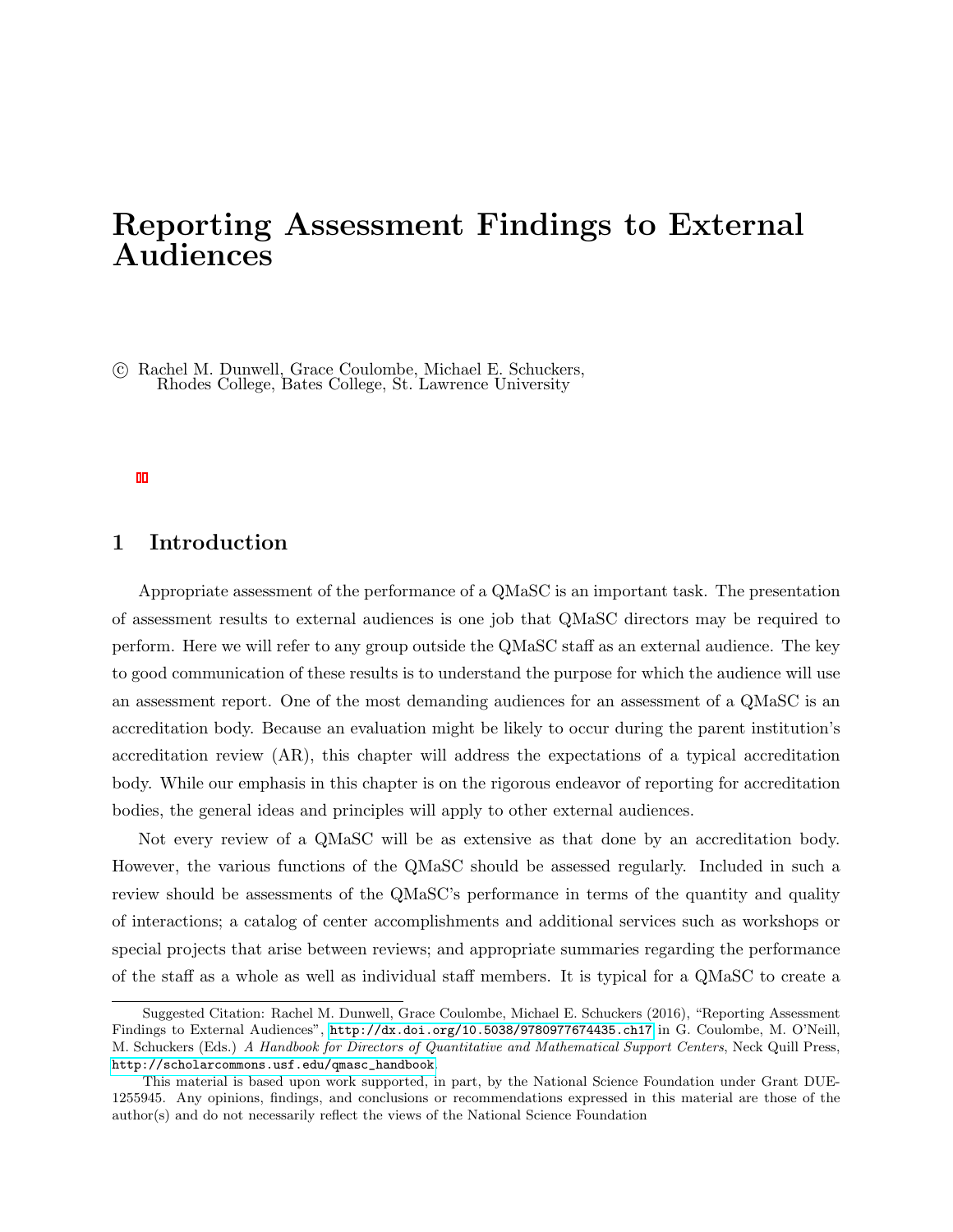set of yearly goals and objectives and then assess which of these are met during the annual review process. Depending upon the reporting structure at a given institution, assessment results may be presented to an advisory board or academic dean in brief at the end of each semester, followed by a more extensive annual review at the close of each academic year.

Accreditation for an institution of higher education is conducted by one of six regional bodies (see [1] for a more complete description of accreditation in the U.S.). Each body has its own set of standards. While some variation exists in the way that these bodies view academic support centers, such differences exist at the micro level. Appendix A includes links to the web pages for these bodies. The requirements of all bodies are satisfied by a set of documents that includes the following:

- a mission statement for the center and a description of how this mission supports that of the parent institution,
- a breakdown of the QMaSC mission into a set of specific objectives,
- a detailed description of how each objective will be or has been assessed,
- a description of how assessment results are or will be converted into action (often called "closing the loop"),
- a schedule for the assessment of each objective,
- a set of reports for every assessment exercise that has been conducted (these are often called tracking reports),
- a full review of the QMaSC after every planned assessment exercise has been conducted,
- a set of annual reports showing how the assessment is integrated into the decision-making process of the QMaSC, and
- a narrative explaining how the results of the QMaSC's assessment have informed wider decisions made by the parent institution.

Such a set of documents would, for example, satisfy the Southern Association of Colleges and Schools Comprehensive Standard for Academic and Student Support Services (see page 51 of [2]), it also matches the "Developed" or "Highly Developed" descriptions in the relevant sections of rubrics used by visiting teams from the Western Association of Schools and College ([3]).

The standards of the accrediting bodies are written with the intention that they can be satisfied only if best assessment practices have been followed consistently over an extended period of time. There are many resources to assist someone who wants to learn about these practices, two of which include: Assessment Clear and Simple: A Practical Guide for Institutions, Departments, and General Education [4] and Assessing Student Learning: a common sense guide [5]. Workshops suitable for directors of QMaSCs are held regularly by the accrediting bodies and are advertised on their websites. The people working at the parent institution who are tasked with coordinating the institution's accreditation process will be the most valuable source of help; in fact, it is essential for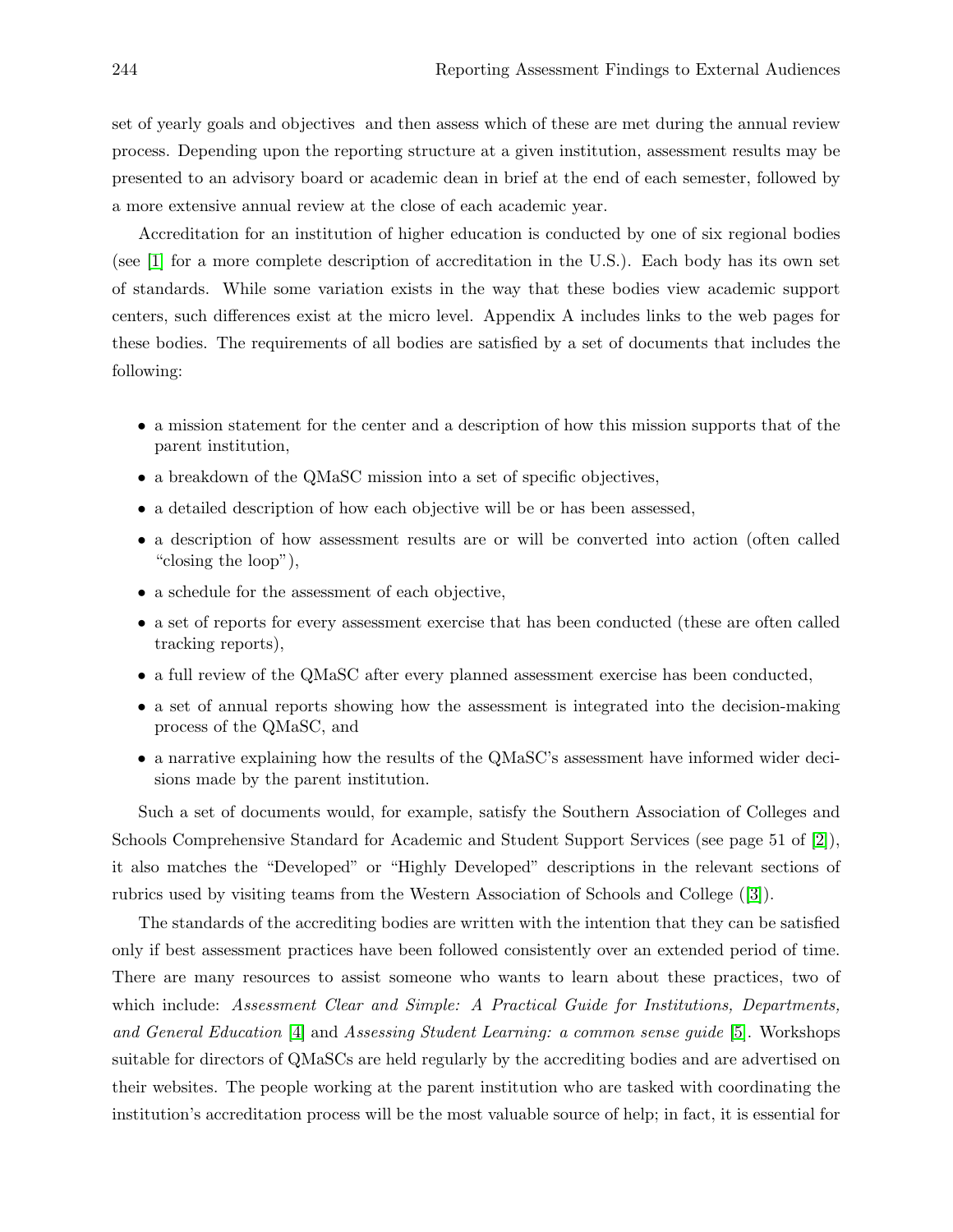the director to work with this group. This group may be identified as the Accreditation Liaison, Institutional Effectiveness, Institutional Research, or by a similar name. In this document, such a group will be identified as the Accreditation Liaison.

The rest of this chapter gives more detailed advice on each of the parts of the accreditation documentation described above. While not every QMaSC will undergo a formal review as part of an accreditation process, the information that follows is still wholly relevant to performing any external review process as well as the production of the subsequent report.

#### 2 Mission Statement

An important part of documentation for the accreditation body is the mission statement of the center. These statements help guide the leadership of the center in steering long-term decision making. Typically an institution will have a hierarchical structure of missions and strategies for attaining the mission. The accrediting body will check every level of this hierarchy for compatibility to determine if all constituent parts of the institution work to support this mission. Crafting a mission statement for a QMaSC is complicated by the fact that the center services are a vital component of more than one of the institution's strategies. In particular, it is common for QMaSC services to support:

- the institution's general education curriculum,
- the learning outcomes for the academic program of one or more departments,
- the institution's student support services,
- the institution's experiential learning outcomes (the work of QMaSC student staff may serve as the basis of experiential learning), and
- the pedagogical initiatives of individual faculty and/or of academic departments (e.g., by assigning tutors to work with groups of students, a faculty member may be able to assign more challenging projects).

Therefore, the mission statement for the QMaSC should reflect the full range of its activities. By working with other members of the institutional administration, directors can develop a mission statement appropriate for their institutional culture. In the case of an AR, the QMaSC director should work with the institution's accreditation committee to discuss exactly how the center supports the mission of the parent institution and determine the most appropriate way of documenting this for the relevant accrediting body. One way of recording a mission statement and linking this to a wider mission is to write a document called an assessment plan. An adaptation of the template used at Rhodes College for its assessment plans is provided in Appendix B. Chapter 2 of [4] also details how assessment works at the institutional level and provides QMaSC directors with insight into the world of the Accreditation Liaison.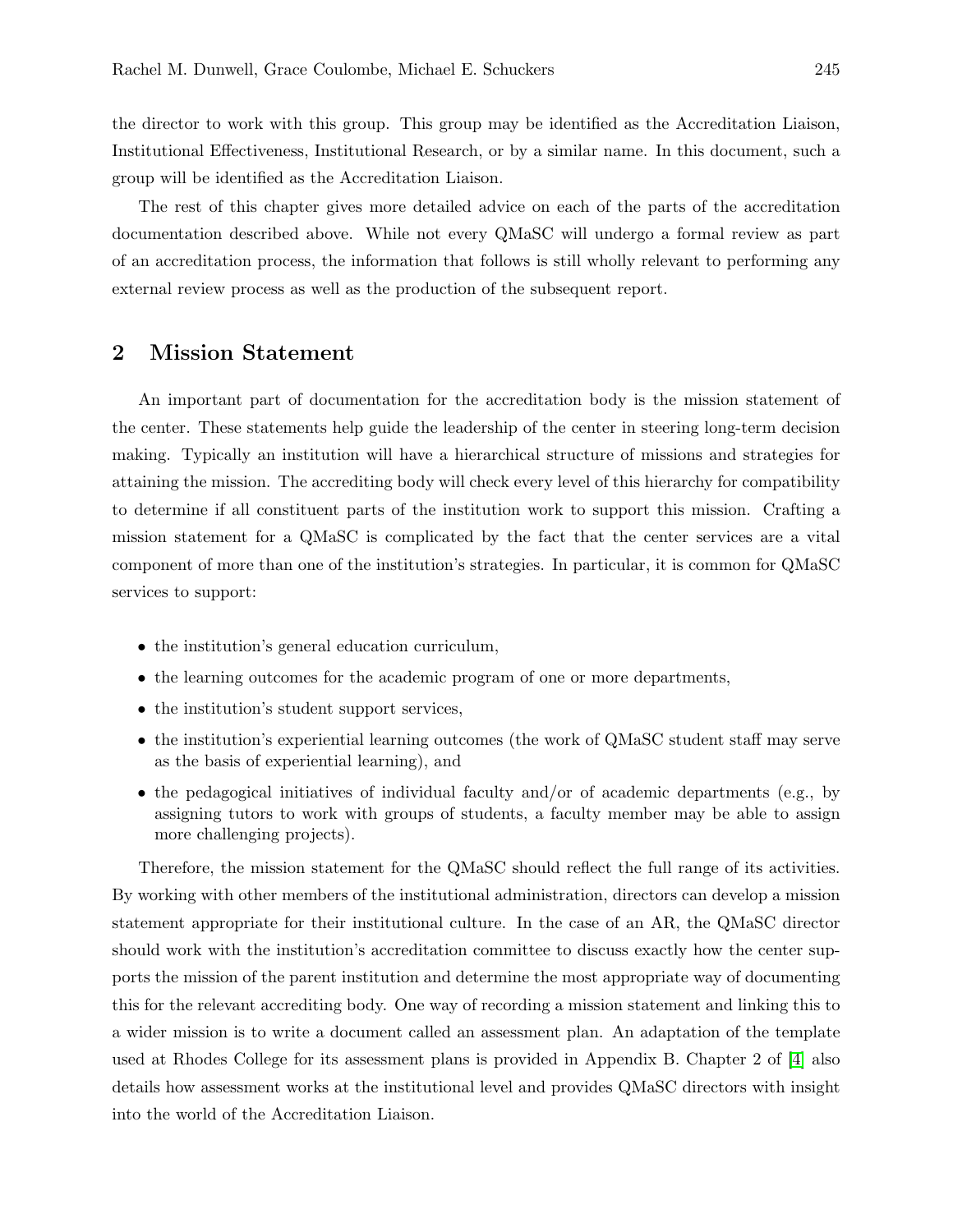#### 3 Setting Goals for Fulfilling a Mission

One method for meeting the QMaSC mission is to establish a regular plan, which is most often accomplished by developing goals and objectives alignment with each element of the mission. Each goal must be specific enough to allow for the identification and implementation of the means of measuring its attainment. Appendix B includes a sample assessment plan template, designed to document the statement and measurement of achievement for each goal as stated in the QMaSC mission. Thus, if every goal is attained, the QMaSC has fulfilled its mission. Chapters 1 of [4] and 8 of [5] offer advice on developing goals. Appendix A of [4] includes a template for a "curriculum map" which may be used to verify that the goals relate directly to the mission and are designed to allow for a measure for attainment.

One difficulty that is particularly acute for QMaSCs is the temptation to phrase every goal in terms of improvement. Certain benchmarks should measure improvement, but it is not necessary for them all to specify this criterion. It is natural for an academic support service to have goals that start "Students attending the support sessions regularly will improve their ability to . . . ." What makes such goals problematic is the need for a baseline from which to measure the improvement. Without such a baseline, the goal cannot be assessed. Every goal that concerns improvement should be weighed against a goal that specifies a standard for students who interact with the QMaSC.

#### 4 Assessment

For each objective itemized by the QMaSC leadership, a method must be developed for determining whether or not the center has achieved the goal. The accrediting body requires detailed descriptions of these methods and an explanation of how each assessment tool was used. Assessment is a process through which missions are fulfilled, so accrediting bodies take a dim view of data being collected and analyzed but not converted into action. They seek evidence to verify "how the loop is closed" for each individual assessment exercise. Each assessment exercise should gather a sufficient amount of data for conclusions to be drawn while allowing for the possibility of translating these conclusions into action items. Appendix B provides a sample assessment plan template for documenting such methods and anticipated actions.

Gathering such data is no simple task. Doing so in a way that facilitates converting conclusions into action is even more challenging. This process is described in depth in chapters 9 and 10 of [5] and is the subject of sessions at most assessment workshops. Forethought and planning are required for any sort of assessment. For example, suppose a QMaSC identifies as one of its goals, "Students who regularly attend sessions at the center will be able to undertake successfully the basic calculations of their courses." Possible measures might include the following: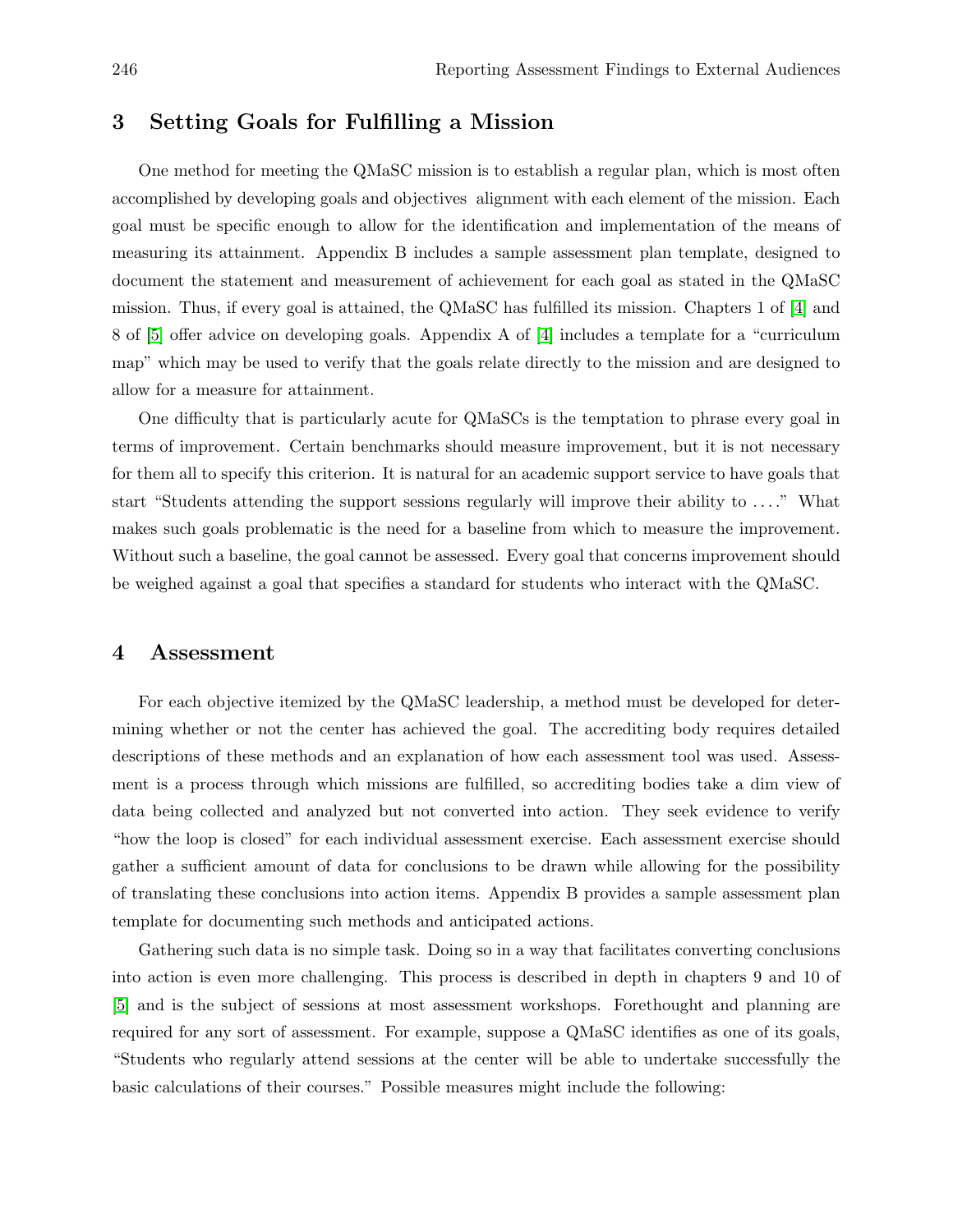- asking faculty members to assess their students' competency in basic calculations by examining a selected question from one of their exams and providing student scores on that question to the QMaSC director,
- surveying students by asking them to rate their competency on a specific question or set of questions,
- asking faculty members to assign an extra credit review homework containing questions on basic calculation (it may be necessary for QMaSC staff to grade this assignment), and
- asking QMaSC staff to rate the competency of student visitors in answering questions that require basic calculations.

It is hard to conclude reliably from data derived from any one of the above metrics either that "students can successfully undertake basic calculations" or that "students cannot successfully undertake basic calculations." This is because there are multiple circumstances in which students could score high on a single measure (only one of which is that they have basic calculation skills) and many more circumstances in which they would gain a low score (only one of which is that they do not possess basic calculation skills). Suppose, for example, all the students who attended multiple sessions in the QMaSC had good scores on the exam question selected and assessed by their teachers. The circumstances that would give rise to this data might include the following:

- the question was one that could be answered using skills other than calculation,
- the question was inadvertently answered in a review session before the exam, and
- the question could be answered using only one calculation skill that is more elementary than most other basic calculations in the course.

The circumstances in which students score high on the specified exam question, rate their own abilities highly, and in which those working in the center rate the students' abilities highly, are limited, however, to students' having the ability to perform basic calculations. This suggests that perhaps more than one measure might best be applied to assess the attainment of certain goals.

A set of measures that allows a reliable conclusion to be drawn is not necessarily an adequate basis on which to act. In the case of the objective used in the example above, it would be unwise to act in any way without establishing the extent to which students possessed the relevant calculation skills prior to the start of the course, possibly using a pre-test. If it is found that students possess the desired skills prior to the start of the course, then the action must be to change the goal. If, in anticipation of this, the plan was to raise the minimum standard in the goal so that it becomes "Students who regularly attend sessions in the center will be able to successfully undertake all the basic calculations for their course and several of the more advanced calculations," then it would be sensible to collect data on students' ability to perform calculations that faculty judge to be "more advanced" (this would include collecting relevant pre-test data). If, however, the intended action is to change the instructions for QMaSC workers to focus on the concepts involved in calculations rather than the mechanisms (or vice versa), then additional data is needed regarding the areas on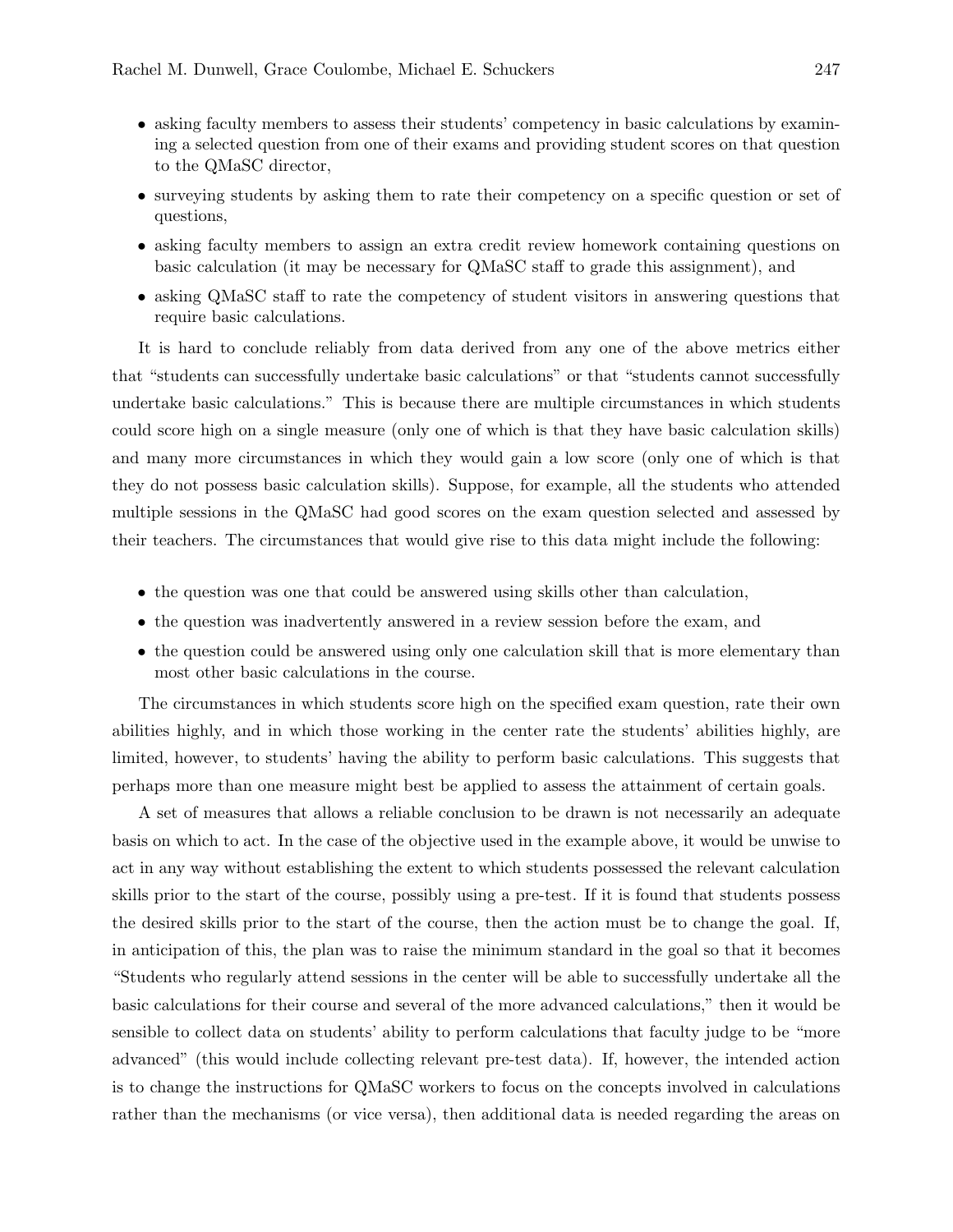which tutors focus when working with students calculations. In short, the loop should not only be closed after the event, but it should be designed from the outset to close.

The question of whether students improve as a result of visiting the center is fraught with challenges. Unfortunately, it is not enough simply to compare the performance of QMaSC visitors with those enrolled in the same courses who do not visit the center. The issue of center visitation may not be the sole contributing factor in determining the difference in performance for these groups. For example, students who visit the QMaSC may be more motivated to do well in their courses, whereas some students might perform well in the course regardless of whether or not they use center resources. Though difficult to implement, the approach known as student matching may be used to assess the effectiveness of student visitation to the center on course performance. In particular, one can compare every student who visits the center with one or more students in the same course who have similar characteristics (SAT scores, high school GPA, class year, etc) but who do not choose to do so. Alternatively, a more complicated methodology, requiring the consultation of a statistician, involves using data from every student in a particular course to build a statistical regression model, which accounts for the possible confounding factors with terms in the regression model. Such a model would include an indicator variable to address whether or not the student used QMaSC services.

Lastly, the assessment of learning outcomes may not be appropriate, especially in the case of those students who use services only once or twice. Consequently, a director might choose to assess the effectiveness of certain services by considering qualitative reports by students regarding their experiences, counting the proportion of repeat visitors, or other approaches that use feedback and data that can be easily acquired.

#### Documenting Assessment

Whenever a goal is assessed, the process should be formally documented. There are several templates publicly available for creating this kind of documentation, also known as a tracking report. Some institutions have a template specific to that institution, if so, the Accreditation Liaison will have a copy on file. Appendix C contains a tracking report template adapted from the template found on page 32 of [6]. In addition to assessing the degree to which the QMaSC attains its goals, it is also important to assess the suitability of facilities (including physical space) and resources used by the center. These assessment exercises should also be documented with a tracking report.

#### Scheduling Assessment

For assessment to be effective  $-$  i.e., resulting in positive change  $-$  it needs to be conducted with care and sufficient time for thorough reflection. A well-done assessment is a rigorous and time-consuming process, especially in the case of an accreditation. As such, it is not unreasonable to complete only one assessment exercise per semester or per year. Accrediting bodies will expect to see a detailed schedule of assessment that gives a timeline for the assessment of every goal over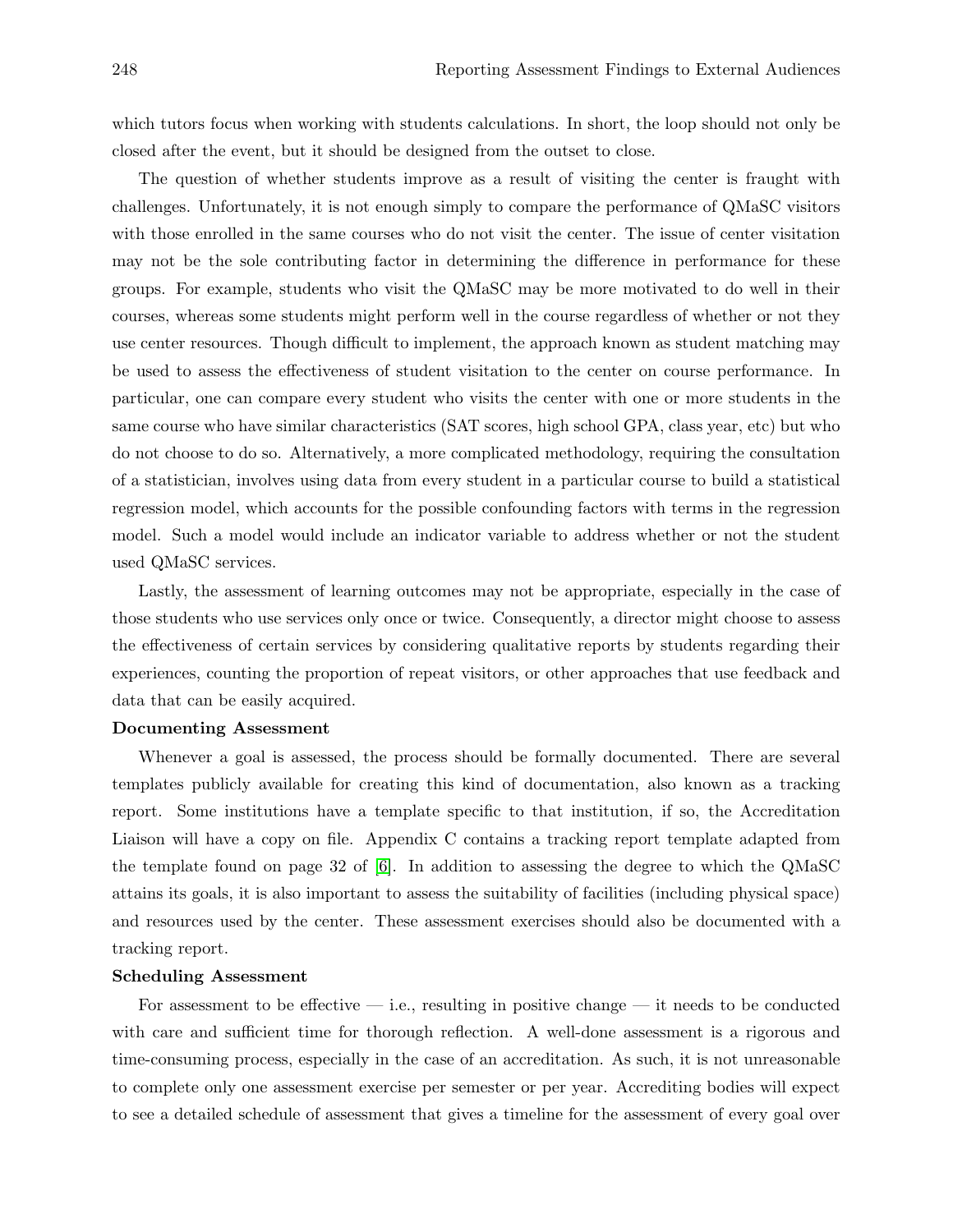a multi-year span. Many publicly available templates exist for such schedules. The assessment of facilities and resources should also be included in this schedule. A sample of how the timeline might be incorporated into the assessment plan is provided in the template found in Appendix B. As with tracking reports, some institutions have their own assessment schedule template. If so, the Accreditation Liaison will have a copy on file.

#### 5 Review of the QMASC

After a full cycle of assessment exercises has been completed, i.e., when every goal has been measured once, the QMaSC will possess a rich set of data upon which to draw. These data can be useful for and can provide a great deal of insight into the operation of the QMaSC. As with any data analysis, it is important to recognize that any conclusions that are drawn by center leadership as well as individuals outside of the center are only as good as the data collection and analysis methodology. Consequently, it is worth reiterating that a good deal of time should be spent at the beginning of the assessment process thinking about the type of data that should be collected.

Accrediting bodies will look to see that the assessment data is fully utilized. Only after a full assessment cycle is it possible to determine whether or not the center is productive, fulfilling its mission and supporting the mission of the parent institution. Appropriate actions should be devised based upon the external review, and the associated results should be communicated to interested parties. Tracking reports are a suitable way to document these reviews. Upon completion of an assessment cycle, the mission statement should be revisited and, if necessary, revised when previous stated objectives are deemed no longer suitable. When such changes are made, the feasibility of the assessment schedule should also be examined and appropriately altered to reflect any changes in the mission. This review and the implementation of any changes should also be documented.

The ways in which the center functions and the facilities it uses are also subject to review. A review of center operations should involve QMaSC staff and the faculty members whose students use the center. Making changes to QMaSC operations requires cooperation and tact. A review of the facilities should include not only the space it occupies but also the resources (including financial) that are necessary for the center to function successfully. Changes, whether in the way the QMaSC operates or improvements in facilities, are often made at the end of an assessment cycle when the assessment report and mission review provide the director with documented rationale for prospective change, the addition of resources, or the improvement in facilities.

#### 6 Annual Report

An annual report is an ideal document to bring together all of the center's activities. A sequence of annual reports demonstrates to external reviewers evidence of the longitudinal accomplishments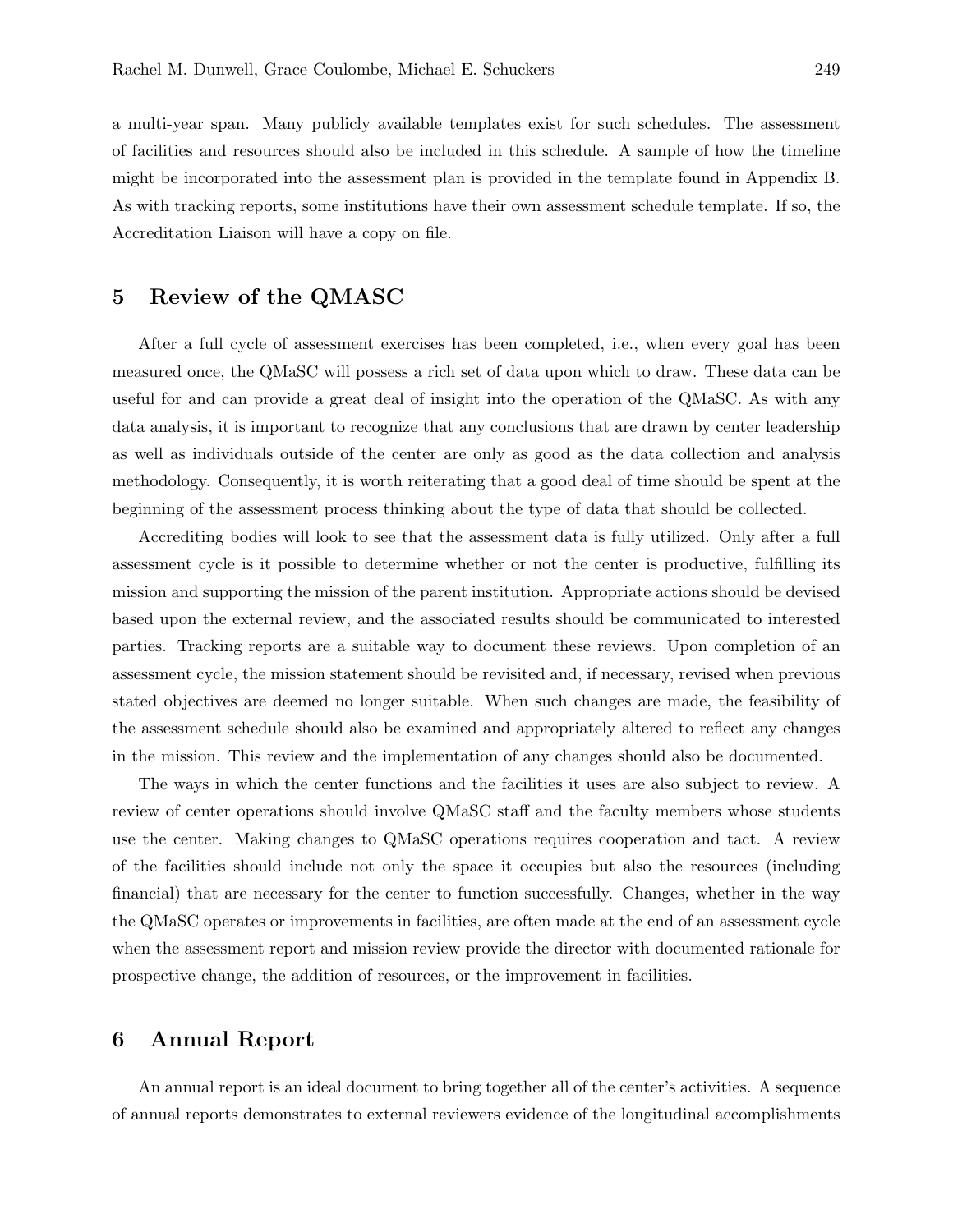of the QMaSC. In addition, writing a summative report every year provides administrators and other interested parties with accurate information regarding QMaSC activities and services, and at the same time it helps the director to stay focused on fulfilling the QMaSC mission. Moreover, including the QMaSC staff in the preparation of the report or providing to them a version of the report educates them on the QMaSC's mission and how their work contributes to a wider set of goals. It is common for institutions to require that annual reports be written in a specific format, and, if so, the person to whom the QMaSC director reports can provide information regarding such a requirement. For those whose institutions have no required format, a suggested template is provided in Appendix D.

Directors who hesitate to perform the ambitious sort of assessment required for accreditation but still desire to craft an annual report may want to include some of the following information, when appropriate: the numbers of drop-in visitors and individual appointments with tutors; a list of center accomplishments and additional services such as workshops or special activities; populations served; and appropriate summaries regarding the learner satisfaction and the performance of the staff. When preparing an annual report, directors might want to refer to the associated chapters in this handbook on internal evaluation, reporting, and staff feedback.

#### 7 External Review Panels

As mentioned in the introduction, not every review of a QMaSC is as extensive as that done by an accreditation body. Some institutions and QMaSC directors opt to have an external review of the QMaSC and its services conducted by an external team of experts. Often, these experts are directors or administrators of academic support centers from peer institutions. The QMaSC director may work with the institutional administration in identifying a list of potential candidates to serve on an external review panel. The director, or perhaps an academic dean or provost, will invite at least two, ideally three, candidates to serve on the review panel and establish a schedule of relevant meetings for the panel's campus visit. Once the panel is finalized, arrangements must be made for the transportation, lodging, and suitable compensation for the external reviewers.

The preparation of a self-study is a crucial element for such an external review. The selfstudy, assembled by the director, should contain materials similar in nature to the assessment documents described in detail for the accreditation body. In particular, the study should introduce the external review panel to the college and its mission; the QMaSC mission, objectives , services, and workshops; the most recent assessment of QMaSC services performed by the director; a frank appraisal of features and services when objectives are not met; a list of potential changes to meet those objectives; and ideas for expanding and enhancing services.

The self-study must be provided to the review panel prior to its arrival on campus. Once on campus, the review panel should meet with relevant faculty, QMaSC staff, students, and any other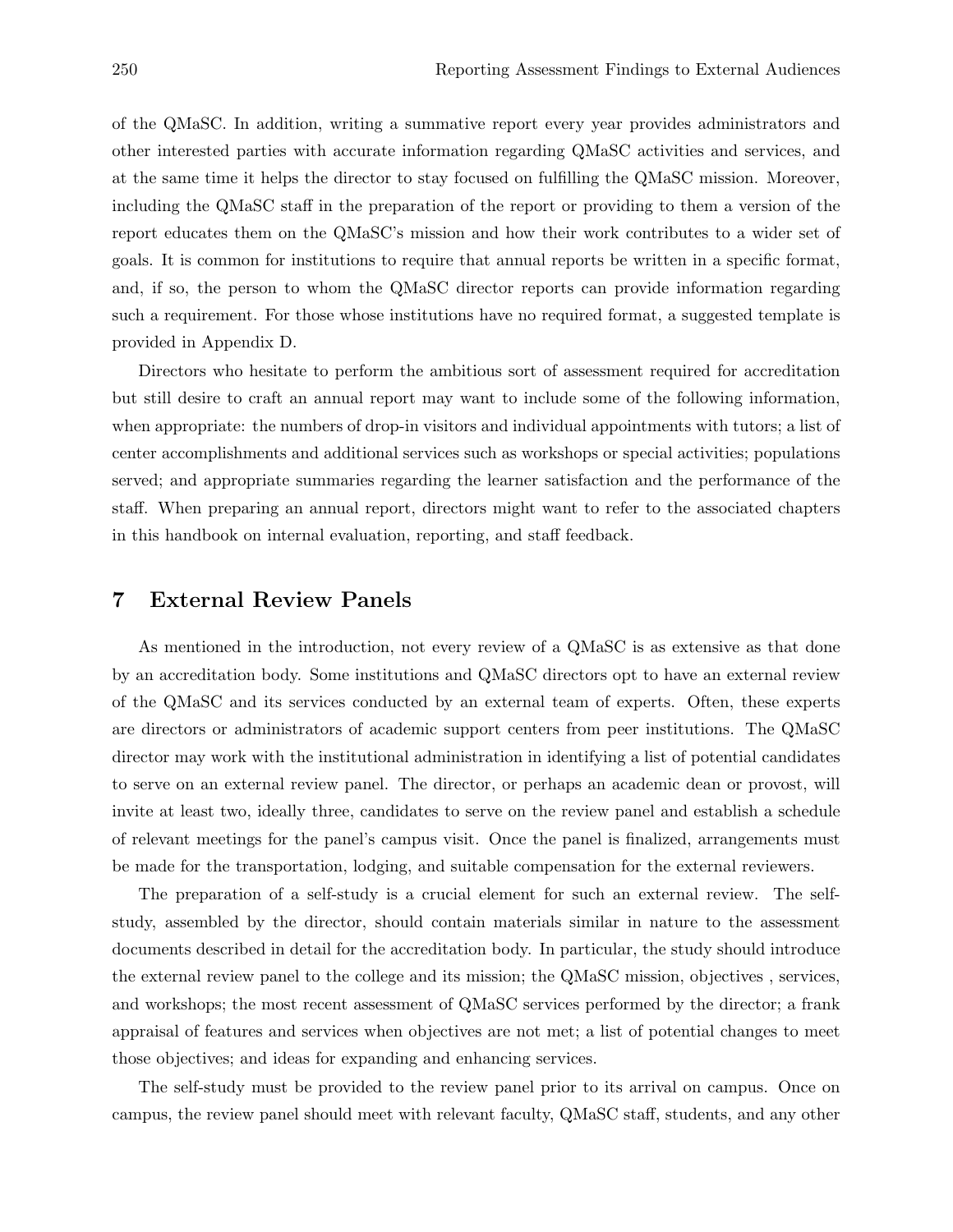constituents who use QMaSC services. It is important that the panel's visit include considerable unscheduled time to allow for reflection. The panel needs time prior to meetings with relevant parties to discuss the study and to generate questions to ask of each constituency. Likewise, the review team needs a block of time after scheduled meetings to discuss their findings and to compose a report. In some cases, the report may be completed before the team members return to their home institutions. In other cases, the team may need time to devise a plan for compiling the report.

#### 8 Conclusion

As stated at the outset, this chapter focuses primarily on compiling a full set of documents that may be required by an accreditation body. Most other audiences will not need to see such an extensive set of documentation, but it should be possible to construct a useful report to any external audience from this body of documents regardless of whether that external audience consists of institutional administrators or an outside review panel. Directors seeking additional resources regarding the main principles of effective communication about the services of their center, especially in the context of assessment results, may choose to refer to chapter 17 of [5].

#### 9 Bibliography

- [1] J. S. Eaton, "An overview of u. s. accreditation." [http://www.chea.org/Research/index.](http://www.chea.org/Research/index.asp#overview) [asp#overview](http://www.chea.org/Research/index.asp#overview), 2012. Internal document for Council of Higher Education.
- [2] Southern Association of Colleges and Schools Commission on Colleges, "Resource manual for the principles of accreditation: Foundations for quality enhancement." [http://www.sacscoc.](http://www.sacscoc.org/handbooks.asp) [org/handbooks.asp](http://www.sacscoc.org/handbooks.asp), 2012.
- [3] Western Association of Schools and Colleges, Accrediting Commission for Senior Colleges and Universities, "Assessment rubrics." <http://www.wascsenior.org/document-list>.
- [4] B. E. Walvoord, Assessment Clear and Simple: A Practical Guide for Institutions, Departments, and General Education. Jossey-Bass, 2nd edition ed., 2010.
- [5] L. Suskie, Assessing Student Learning: a common sense guide. Jossey-Bass, 2nd edition ed., 2009.
- [6] "Academic program assessment workshop." Internal document of Southern Association of Colleges and Schools, 2012.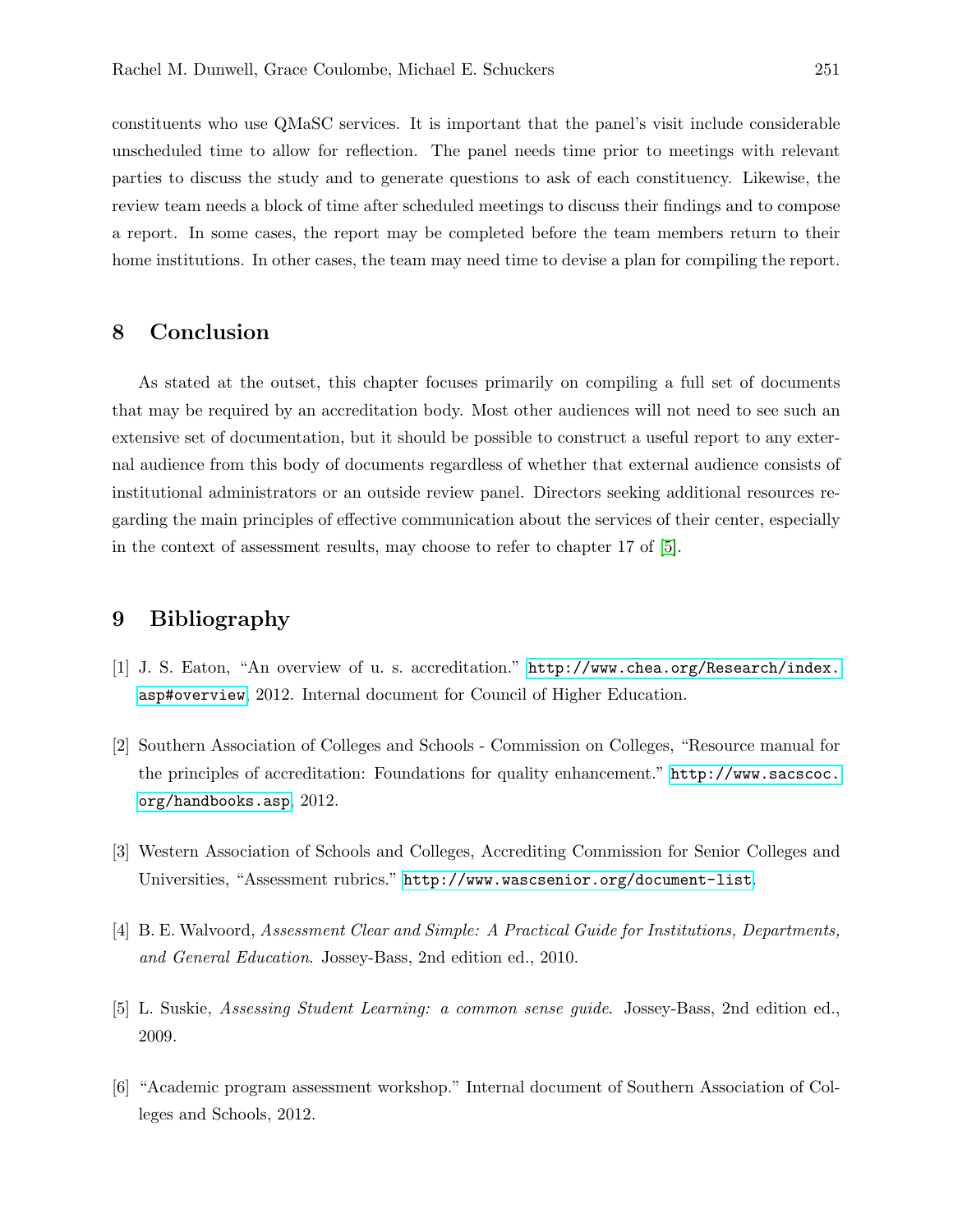# 10 Acknowledgements

Rachel Dunwell is very grateful for considerable assistance she received from Associate Dean Anita Davis, the Accreditation Liaison for Rhodes College, in the preparation of this chapter.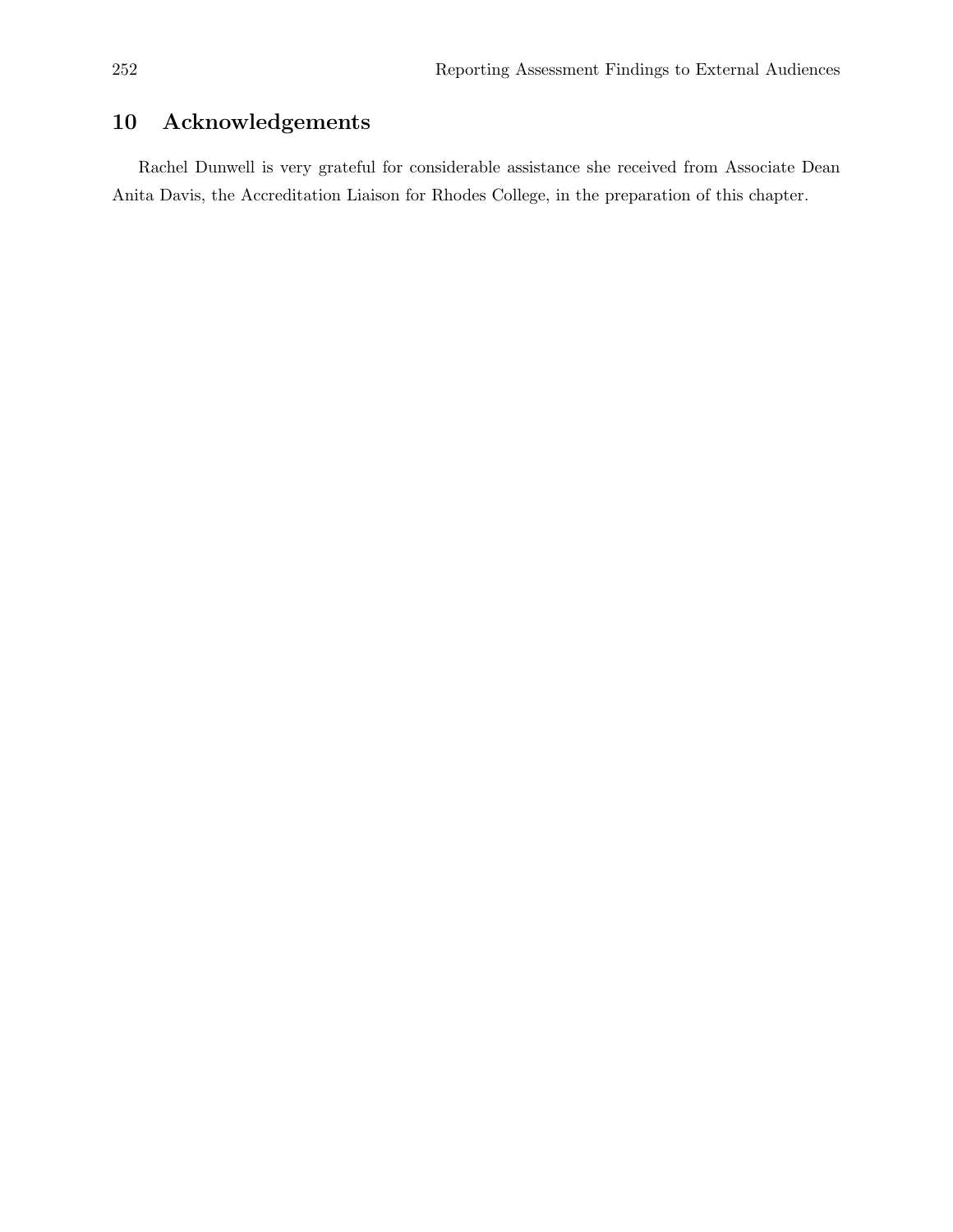# 11 Appendix A

| Name         | <b>Full Title</b>                                          | Home Address               | <b>States</b>                                                                                                                                                                                                             |  |
|--------------|------------------------------------------------------------|----------------------------|---------------------------------------------------------------------------------------------------------------------------------------------------------------------------------------------------------------------------|--|
| <b>MSA</b>   | Middle States<br>Association of<br>Colleges and<br>Schools | http://www.msche.org/      | New York, New Jersey,<br>Pennsylvania, Delaware,<br>Maryland, the District of<br>Columbia, Puerto Rico, and<br>the US Virgin Islands                                                                                      |  |
| <b>NEASC</b> | New England<br>Association of<br>Schools and<br>Colleges   | http://cihe.neasc.org/     | Connecticut, Maine,<br>Massachusetts, New<br>Hampshire, Rhode Island,<br>and Vermont                                                                                                                                      |  |
| <b>NCA</b>   | North Central<br>Association of<br>Colleges and<br>Schools | http://www.ncahlc.org/     | Arkansas, Arizona, Colorado,<br>Iowa, Illinois, Indiana,<br>Kansas, Michigan,<br>Minnesota, Missouri, North<br>Dakota, Nebraska, New<br>Mexico, Ohio, Oklahoma,<br>South Dakota, Wisconsin,<br>West Virginia, and Wyoming |  |
| <b>NWCCU</b> | Northwest<br>Commission on<br>Colleges and<br>Universities | http://www.nwccu.org/      | Alaska, Idaho, Montana,<br>Nevada, Oregon, Utah, and<br>Washington                                                                                                                                                        |  |
| <b>SACS</b>  | Southern<br>Association of<br>Colleges and<br>Schools      | http://www.sacscoc.org/    | Virginia, Florida, Georgia,<br>Kentucky, Louisiana,<br>Mississippi, North Carolina,<br>South Carolina, Alabama,<br>Tennessee and Texas                                                                                    |  |
| <b>WASC</b>  | Western<br>Association of<br>Schools and<br>Colleges       | http://www.wascsenior.org/ | California, Hawaii, Guam,<br>American Samoa, Micronesia,<br>Palau, and Northern<br>Marianas Islands                                                                                                                       |  |
| <b>CHEA</b>  | Council for<br><b>Higher Education</b><br>Accreditation    | http://www.chea.org/       | <b>NA</b>                                                                                                                                                                                                                 |  |

Table 1: List of Accreditation Bodies and Associations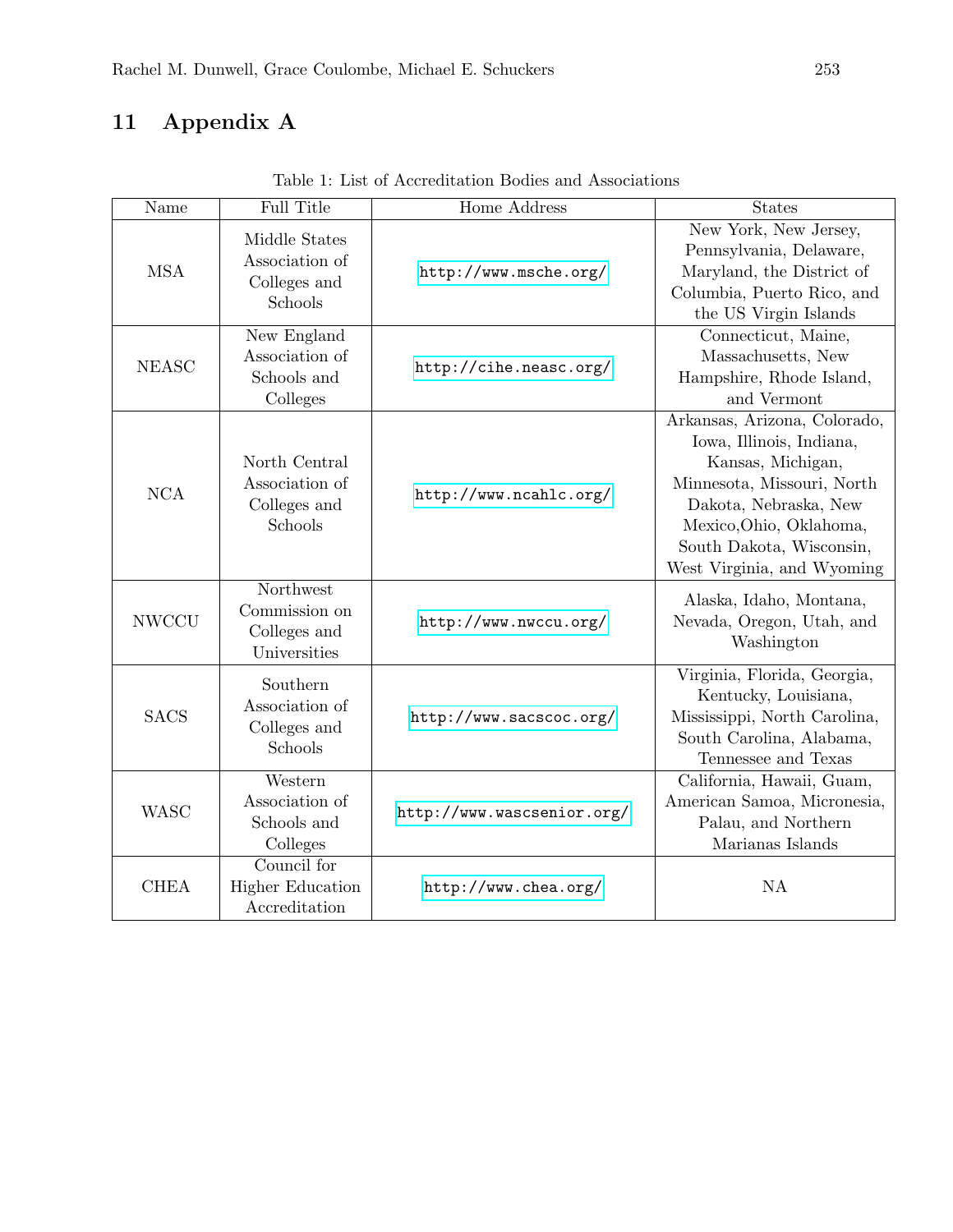# 12 Appendix B

Assessment Plan

Last Updated:

Organization: (name)

#### Mission Statement:

(description)

| <b>Mission</b>                                     | Link to<br>Institution's<br><b>Mission</b>                    | Outcome | Measurements<br>and Actions                                                                                               | Responsible<br>Party                                    | Date/Freq<br>uency of<br>analysis                                                  |
|----------------------------------------------------|---------------------------------------------------------------|---------|---------------------------------------------------------------------------------------------------------------------------|---------------------------------------------------------|------------------------------------------------------------------------------------|
| (portion of<br>own<br><b>Mission</b><br>supported) | (Portion of<br>institution's<br>mission that is<br>supported) | (goal)  | 1. (means of<br>measuring) (area<br>of intended<br>action)<br>$2.$ (means of<br>measuring)(area<br>of intended<br>action) | (who will<br>col-<br>lect/analyze<br>measure-<br>ments) | (date last)<br>measured/<br>analyzed)<br>(next date<br>to<br>measure(an)<br>alyze) |
|                                                    |                                                               |         |                                                                                                                           |                                                         |                                                                                    |
|                                                    |                                                               |         |                                                                                                                           |                                                         |                                                                                    |
|                                                    |                                                               |         |                                                                                                                           |                                                         |                                                                                    |
|                                                    |                                                               |         |                                                                                                                           |                                                         |                                                                                    |

#### Table 2: Example Template for Assessment Plan

 $\frac{1}{\sqrt{1-\frac{1}{\sqrt{1-\frac{1}{\sqrt{1-\frac{1}{\sqrt{1-\frac{1}{\sqrt{1-\frac{1}{\sqrt{1-\frac{1}{\sqrt{1-\frac{1}{\sqrt{1-\frac{1}{\sqrt{1-\frac{1}{\sqrt{1-\frac{1}{\sqrt{1-\frac{1}{\sqrt{1-\frac{1}{\sqrt{1-\frac{1}{\sqrt{1-\frac{1}{\sqrt{1-\frac{1}{\sqrt{1-\frac{1}{\sqrt{1-\frac{1}{\sqrt{1-\frac{1}{\sqrt{1-\frac{1}{\sqrt{1-\frac{1}{\sqrt{1-\frac{1}{\sqrt{1-\frac{1}{\sqrt{1-\frac{1}{\sqrt{1-\frac{1$ the appropriate row of the table.)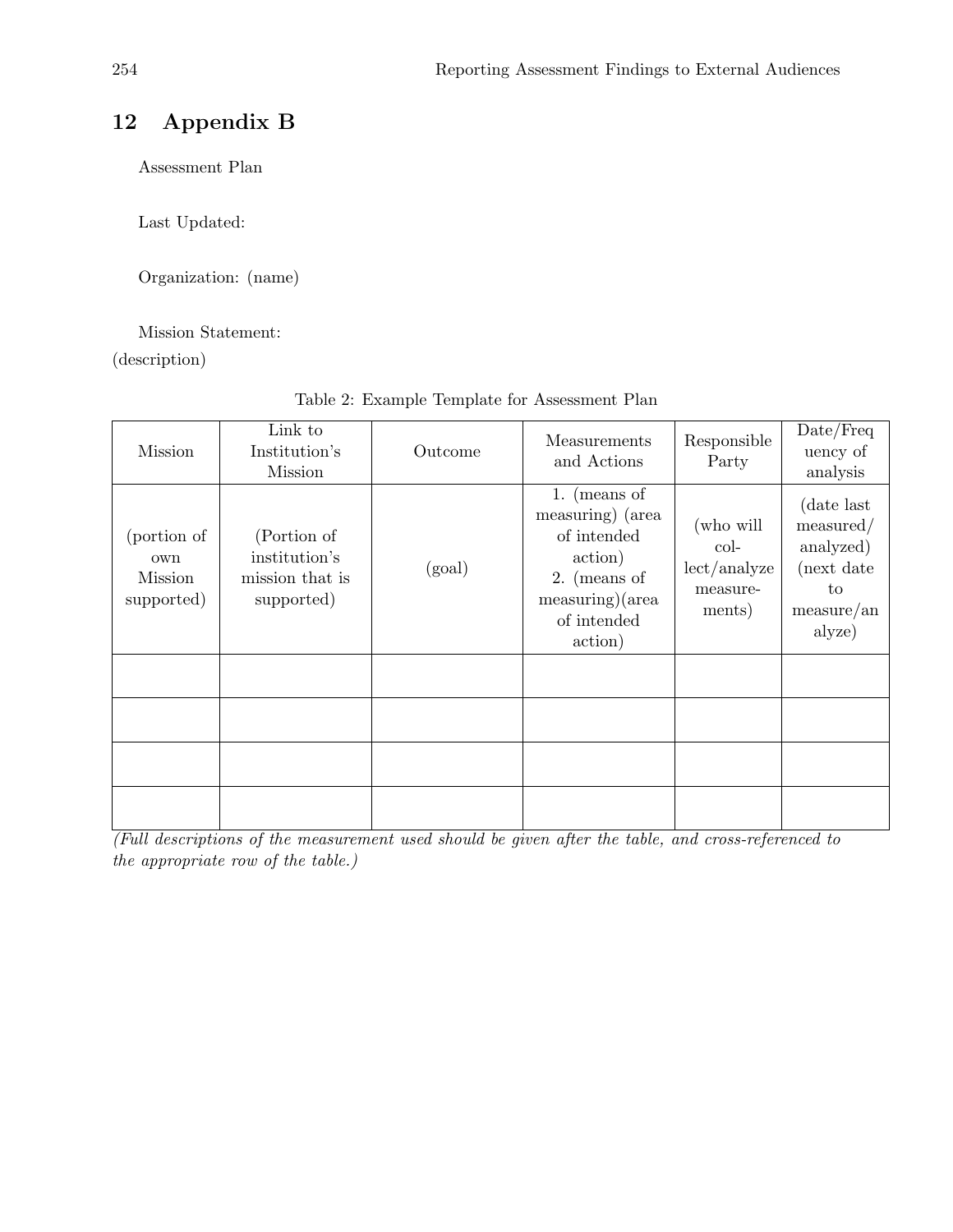# 13 Appendix C: Example Template for Tracking Report

An adaptation of the template found on page 32 of [6].

Goal. What goal did you assess? How does this goal support the mission?

Evidence. What assessment evidence did you collect? Where and how did you obtain the evidence? How many artifacts were collected and assessed?

Assessment Process. How did you assess the evidence? Include a copy of the rubric, if one is used. Who did the assessment? Describe any statistical analyses that you preformed. Describe how assessment findings and analysis were shared with interested parties.

Conclusions. What did you learn about the goal?

Closing the Loop. What actions did you take? Discuss consequences (including financial implications) of these changes.

Assess the Process. Did the data collection, analysis, and implementation of changes go well? What suggestions do you have for next time this goal is assessed?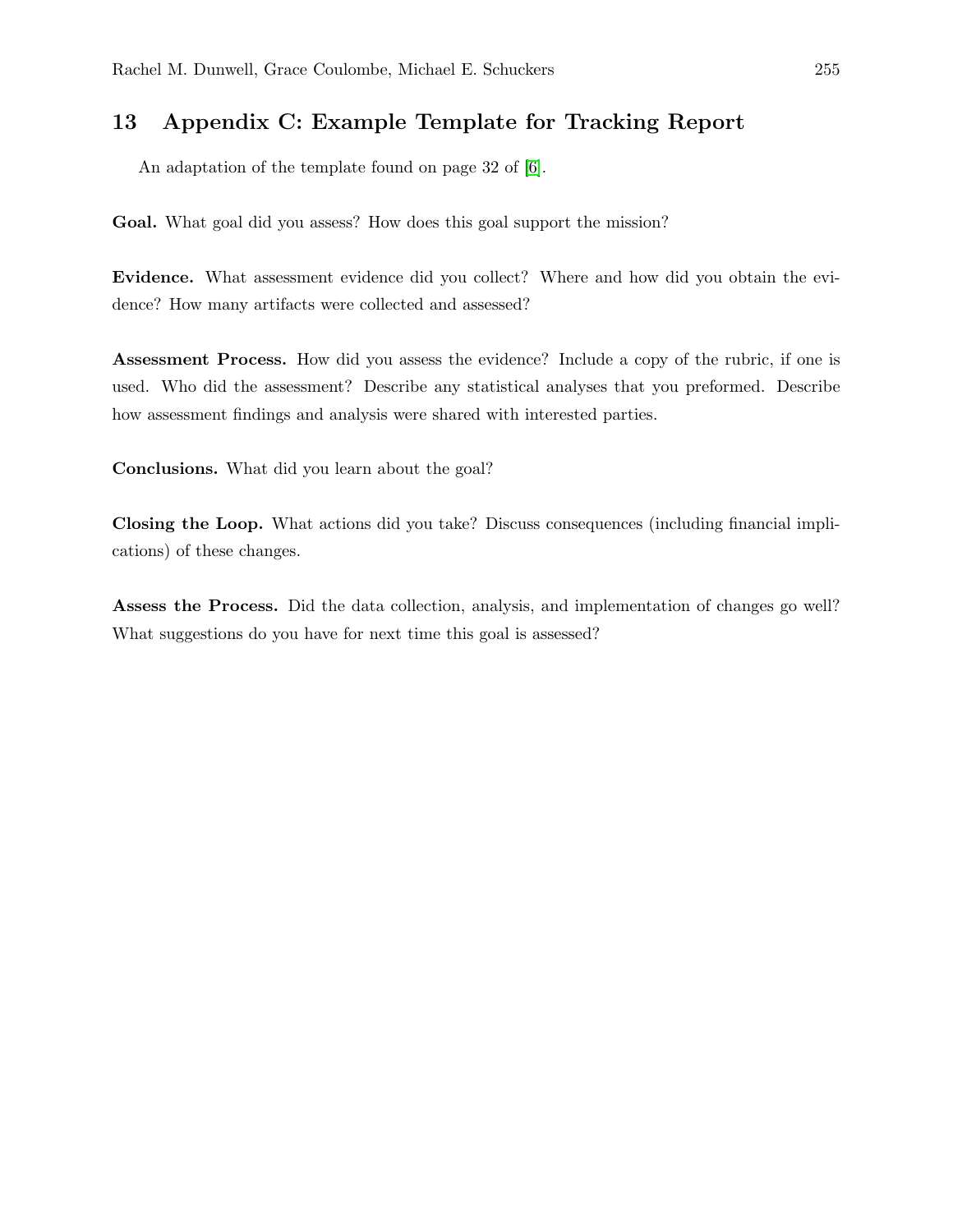### 14 Appendix D: Example template for Annual report

Annual Report: Suggested Template for QMaSCs. (Adaptation of Template used by Rhodes College for Academic Departments)

This template organizes the report into three parts: an executive summary, a narrative section and four appendices.

Executive Summary: This should be a brief, one or two paragraph, summary of the document that follows.

Narrative :

- Services. Begin your narrative with a description of all the services that your Center provided for students using the Center, and an account of how widely the Center's services were used. Link these to the institution's curriculum, and other relevant areas of the institution's mission. Include descriptions of area of strength and weakness, with reference to supporting data, describing how the strengths can be maintained and weaknesses addressed. In the narrative consider the following questions:
	- How many students used the various services that you offered? What proportion of students used the services? What proportion of the students made repeated use of services?
	- How frequently all people working for the Center met and discuss the services provided? What was the focus of the discussion? Where any follow up actions taken?
	- How frequently have you met with faculty to discuss how the Center's services support their teaching, and the learning outcomes of their students? What follow up actions were taken?
	- Where any new services offered this year? Did you change any of your procedures? Did these changes result in positive changes?
	- What are the most significant challenges that the Center faces? How do you plan to address these challenges in the coming year?
	- Are then any new services, or changes of procedure that you plan to introduce in the coming year?
- Staff. Begin this narrative with a consideration of the people who work in the Center and their various roles. Follow this with a consideration of the following questions:
	- How effectively have you been able to staff the services? Is your current faculty staffing level sufficient to accommodate next year's projected needs?
	- Is the work load spread evening across the staff? Should differences that exist be addressed?
	- How does working in the Center help students attain learning outcomes? How do these outcomes link with and support the institution's experiential learning curriculum?
	- What do you consider the most significant challenges in regard to your Center's staff? How might these be addressed?
- Facilities (including space). Begin this section with a consideration of your current facilities and an account of how well those are (or are not) meeting your needs. What are the issues